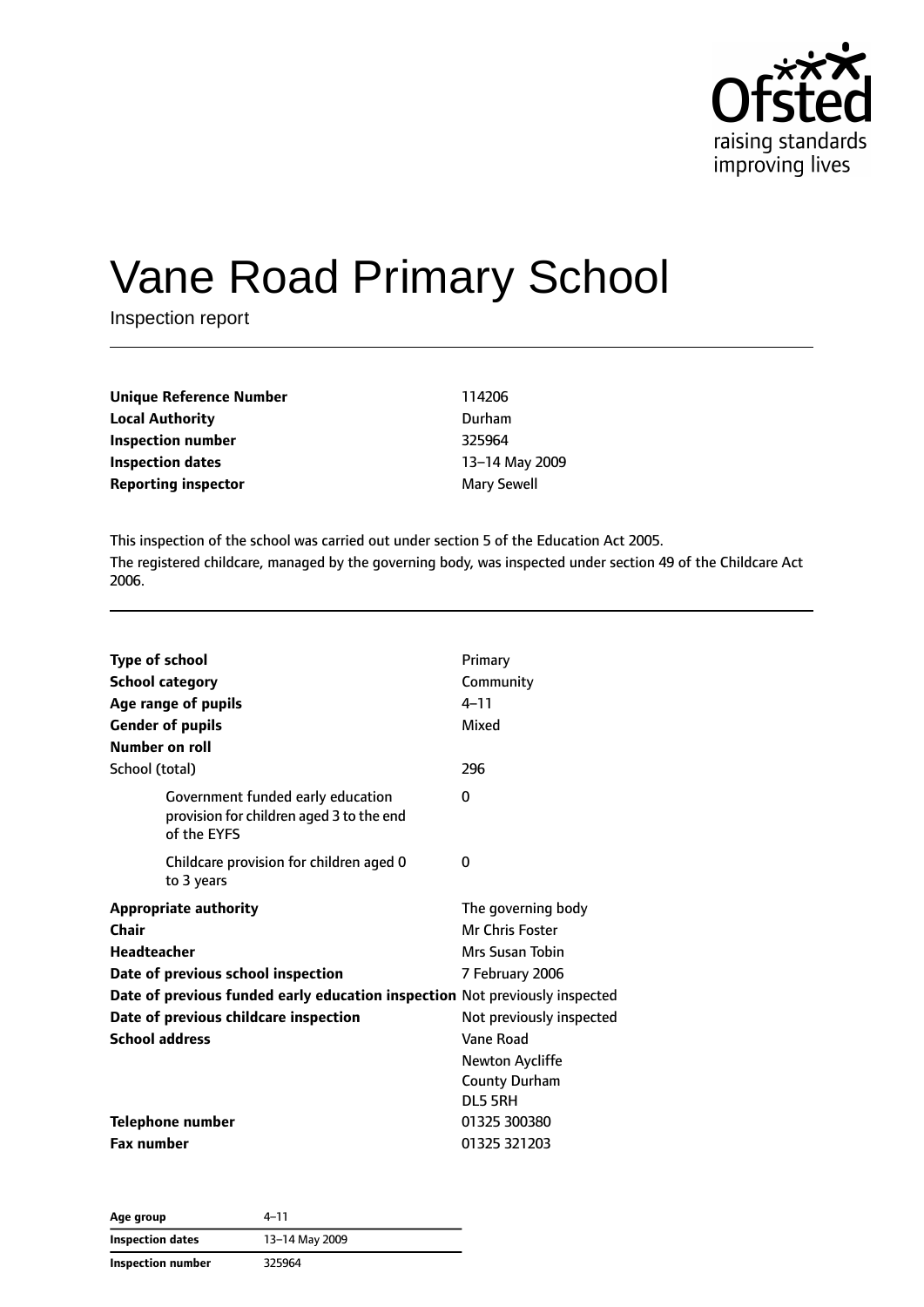.

<sup>©</sup> Crown copyright 2009

Website: www.ofsted.gov.uk

This document may be reproduced in whole or in part for non-commercial educational purposes, provided that the information quoted is reproduced without adaptation and the source and date of publication are stated.

Further copies of this report are obtainable from the school. Under the Education Act 2005, the school must provide a copy of this report free of charge to certain categories of people. A charge not exceeding the full cost of reproduction may be made for any other copies supplied.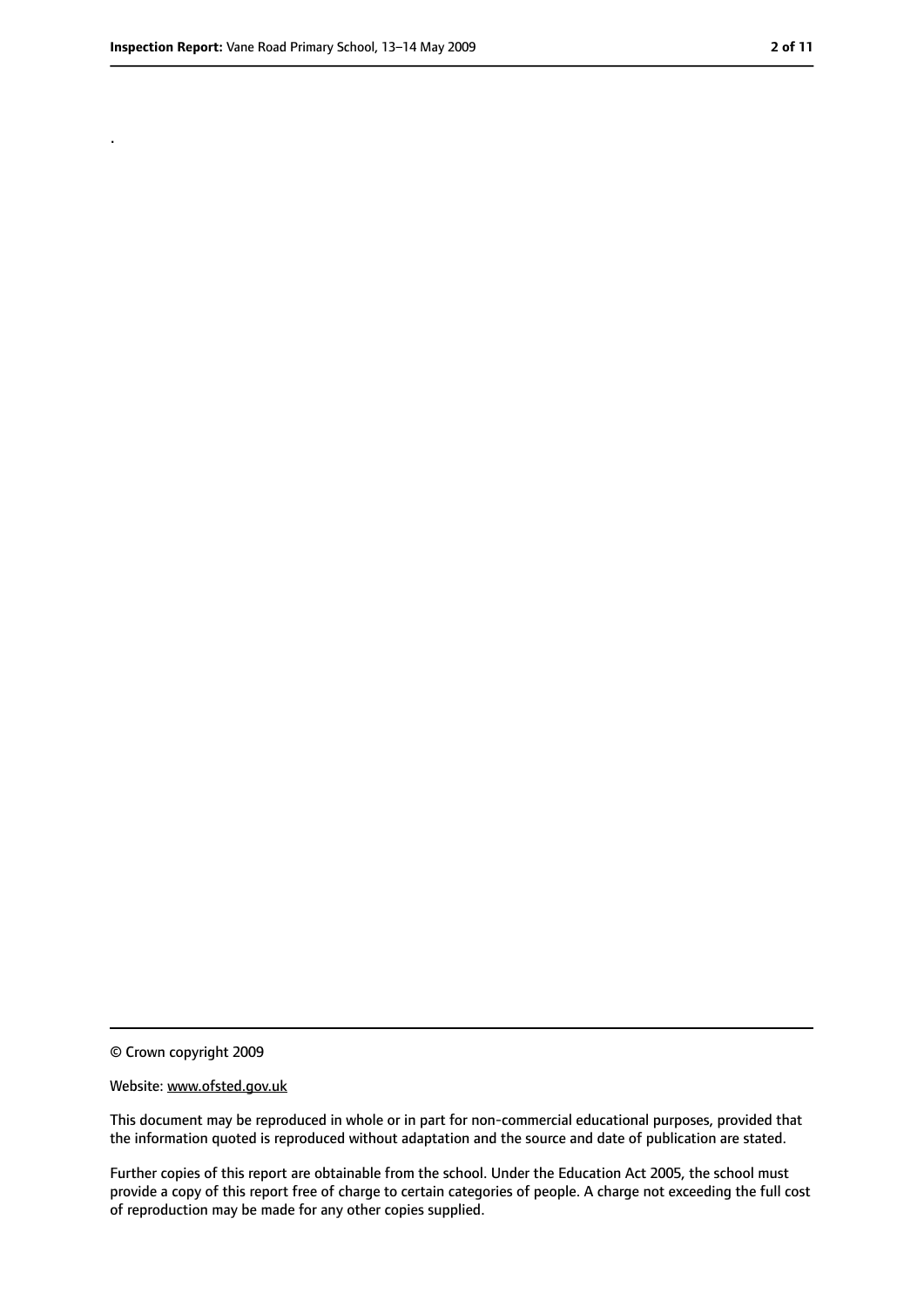# **Introduction**

The inspection was carried out by three additional inspectors.

#### **Description of the school**

Vane Road Primary School is a larger than average primary school occupying two separate buildings but is designated as a single site. Most pupils are of White British heritage and there are a few pupils from minority ethnic groups but none who speak English as an additional language. The proportion of pupils entitled to claim free school meals is below average. The proportion of pupils with learning difficulties and/or disabilities, including those who have a statement of special educational need, is below average. Children in the Early Years Foundation Stage receive full time provision in the Reception class.

#### **Key for inspection grades**

| Outstanding  |
|--------------|
| Good         |
| Satisfactory |
| Inadequate   |
|              |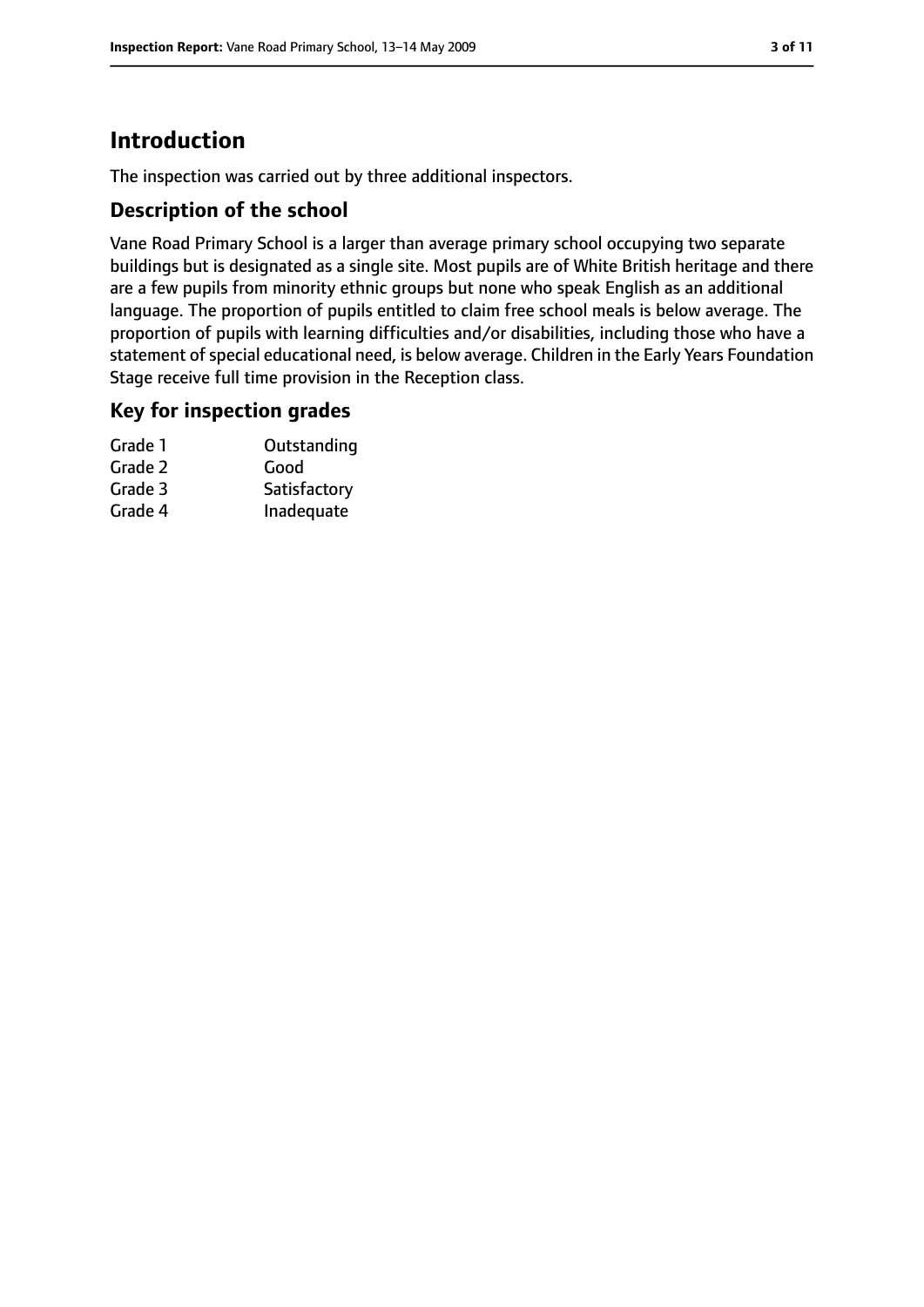# **Overall effectiveness of the school**

#### **Grade: 2**

Vane Road Primary provides a good education for all its pupils. Parents are overwhelmingly supportive of the school and find it a 'welcoming, friendly and caring school' where their children 'thrive'.

When children enter Reception they have skills below those typical for their age group, but with some aspects of language and number skills much lower than expected. By the end of Year 2, standards in reading, writing and mathematics were broadly average last year but they have improved this year. By the end of Year 6, standards are currently above average in English, mathematics and science with many reaching the higher levels in all three subjects. This represents good achievement for all pupils. Pupils with learning difficulties and/or disabilities achieve as well as their peers. This is due to the school's effective inclusion policy and the way it places pupils at the heart of its work. There has been improvement to standards since the last inspection because of more rigorous monitoring strategies, curricular initiatives to raise standards in reading and writing and a greater focus on accelerating pupil progress. As a result, both standards and achievement have risen steadily over the last three years.

Pupils love coming to school and attend regularly. 'It is brilliant here, learning is fun!' Teaching and learning are consistently good and frequently outstanding. Staff work well as a team, sharing their expertise and sharing their knowledge of new initiatives. Pupils learn well because they know exactly what is expected of them. They feel safe and happy and are well motivated to learn because lessons are enlivened with a range of activities which inspire creativity and teamwork. Occasionally, some opportunities are missed to extend the teaching of letters and sounds into the children's independent activities. Pupils in Years 1 and 2 do not always have sufficient opportunity to set out their own mathematical work, because this is done for them on worksheets.

The school works well with outside agencies to ensure pupils with learning difficulties and/or disabilities receive appropriate help. Pupils benefit extremely well from the good quality care, guidance and support they receive and love the many opportunities to take on responsibilities, which they say makes them 'much more confident'. By the time they reach Year 6, they can express their views in a mature and articulate manner. They have a sound understanding of a healthy lifestyle, love the new school menus and take part in lots of additional sports. The school's Activemark confirms this. Information from the system for tracking pupils' progress is not used consistently by all staff when they are planning lessons. The curriculum is good. It has variety, appeals to all learning styles and incorporates and extends the pupils' own interests, especially in music and sport. It provides pupils with very effective basic skills, good personal development, an appetite for learning and an ability to cooperate with others.

Leadership and management are good. The senior team lead the school very well in its drive to raise standards and achievement. The governors, headteacher and staff are increasing the pace of improvement by more closely monitoring the work of the school. Governance is very effective and governors are fully involved in all aspects of school life. The school has made good progress since the last inspection and has good capacity to make further improvements.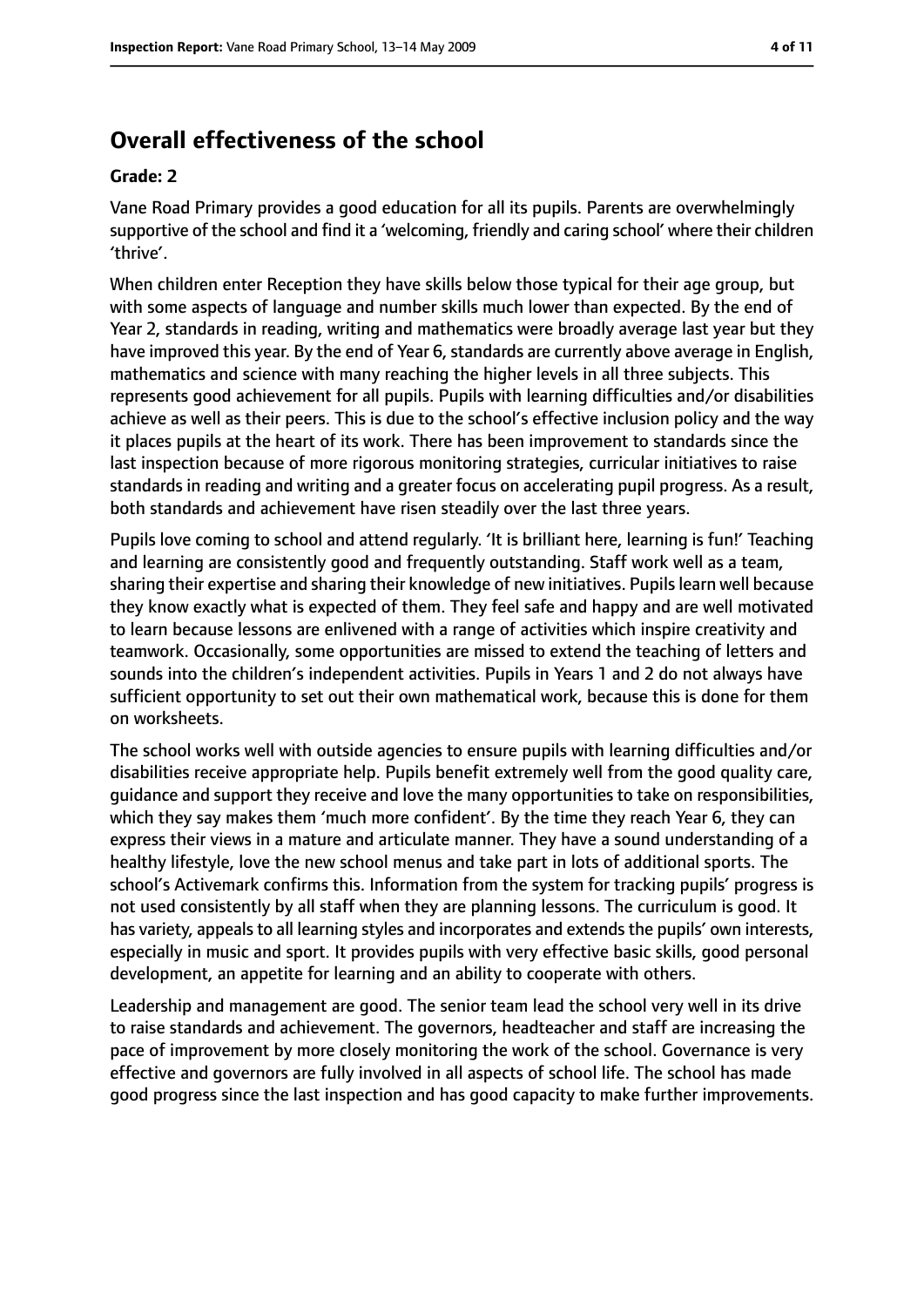### **Effectiveness of the Early Years Foundation Stage**

#### **Grade: 2**

The effectiveness of the Early Years Foundation Stage is good. When children begin Reception their skills are below those typical for this age group, particularly in language and number. When they leave, their skills are generally average, with personal and physical development exceeding expectations. Writing continues to be below what is expected for the age of the children. This overall good progress is the result of good provision, particularly in teaching which is good and often outstanding. The two class teachers work effectively together and create a vibrant environment indoors and out. There are plenty of resources, which are well organised for easy independent access. Activities are imaginative and engage the children because they incorporate their ideas and extend their abilities well. Numbers, letters and sounds are well taught. Although number knowledge is consolidated throughout the day's activities, letters and sounds rarely feature in children's independent activities. Staff provide a good standard of care and ensure safe hygiene procedures such as hand washing are followed. The curriculum is well balanced between child initiated and teacher-led activities. Assessment is ongoing and used effectively in future planning. Induction and transfer to Year 1 arrangements are well organised and communication with parents is regular. Parents are helped to support their children's education effectively. Reception is well led and managed.

#### **What the school should do to improve further**

- Ensure that systems for tracking pupils' progress are implemented consistently by all staff.
- In Years 1 and 2, ensure pupils have more opportunities to set out mathematical work independently.
- Extend teaching of letters and sounds through children's independent activities.

# **Achievement and standards**

#### **Grade: 2**

Standards are above average and, considering the below average level on entry, pupils achieve well. Current standards at the end of Key Stage 1 are slightly above expected levels in reading, writing and mathematics. This is an improvement on previous years when standards were broadly average in all subjects. This rise is the result of improvements in teaching and learning. Additional specialist help with writing and initiatives in reading have also been very successful in raising standards. Results in national tests in 2008 at the end of Year 6 were broadly average but they have risen this year. Pupils currently in Year 6 have made good progress since Year 2. School data and inspection evidence show that they are on track to reach above average standards in English, mathematics and science in this year's tests, with many achieving the higher levels. Pupils with learning difficulties and/or disabilities make comparable progress to their peer. Standards and achievement have risen steadily over the last three years.

# **Personal development and well-being**

#### **Grade: 2**

Personal development and well-being are good, as is pupils' spiritual, moral, social and cultural development. Pupils know their views and ideas are always considered and frequently incorporated into school life. Pupils attend regularly because they love school, feel safe and behave well. They have positive attitudes because staff are friendly, supportive and vigilant. Pupils eat healthily and are active and especially love the 'Trim Trail.' Their access to 'buddy'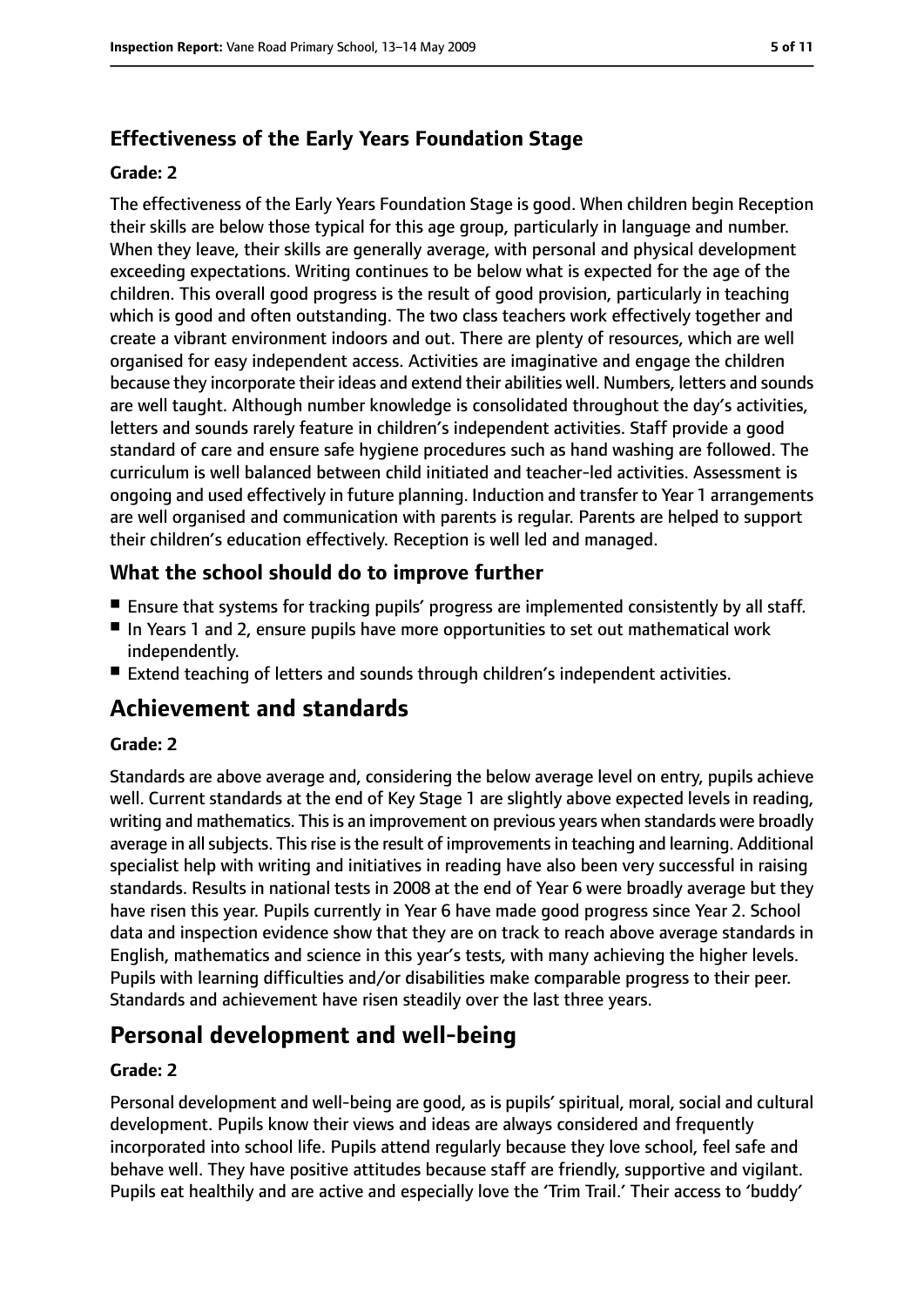systems has helped pupils develop emotionally and become more considerate of each other and feel safe in school. Pupils enjoy responsibilities and are proud to represent the school in the community, singing carols, raising money for charity or by participating in inter-school events. Although they study French and learn about different religions and countries, they have limited experience of life in other cultures. Projects such as the 'Woodham CTC Newspaper Challenge' improve pupils' interpersonal skills and their ability to handle money. Pupils leave school with very effective basic skills, an enthusiasm for learning and the ability to work well with others. These attributes prepare them well for the future.

# **Quality of provision**

#### **Teaching and learning**

#### **Grade: 2**

The quality of teaching and learning is good. Some lessons observed were outstanding. The pace of learning has begun to quicken because teachers are more focused on how individual pupils learn. Teachers have good subject knowledge and most track pupils' progress consistently and set challenging learning targets. Pupils who need additional help are quickly identified and are well supported in small groups by well qualified teaching assistants. This results in lessons which are well planned to meet individual needs and interests. In the best lessons, the activities are exciting and challenging, the pace of learning brisk and business like which keeps pupils interested. In the outstanding lessons, pupils thrive because activities constantly challenge, motivate and inspire. In one such lesson, Year 5 pupils designed their own assessment criteria for editing a film review and rapid progress was made in understanding journalistic features. In less effective lessons, learning targets are unclear, there is insufficient challenge and as a result the pace of learning slackens. In some classes, the development of mathematical concepts and presentation is limited because of the overuse of pre-prepared materials such as worksheets. Marking isthorough, and produces good guidance but there islittle opportunity in some classes for pupils to redraft and respond to marking directions.

#### **Curriculum and other activities**

#### **Grade: 2**

The curriculum is good. It is broad, balanced and meets all statutory requirements. It is made relevant to different abilities by booster classes, special programmes and well matched activities. Pupils study exciting projects, which link subjects creatively. An example of this can be seen in the detailed study of toy design by Year 5 pupils, following a visit to a training centre. This visit developed both their information and communication technology and their design technology skills. All pupils have accessto recorder and ocarina lessons and there are additional instrumental lessons for talented and keen pupils. There is a good range of sporting tuition, including ballroom dancing. The more able pupils are given appropriate challenges in lessons. Excitement and variety are added through specialist teaching, for example drama and French and after-school clubs, visitors and visits. Pupils are especially enthusiastic about their involvement with a local arts project, 'Aycliffe's Giant Head', which has given them the opportunity to work with the sculptor and engineers.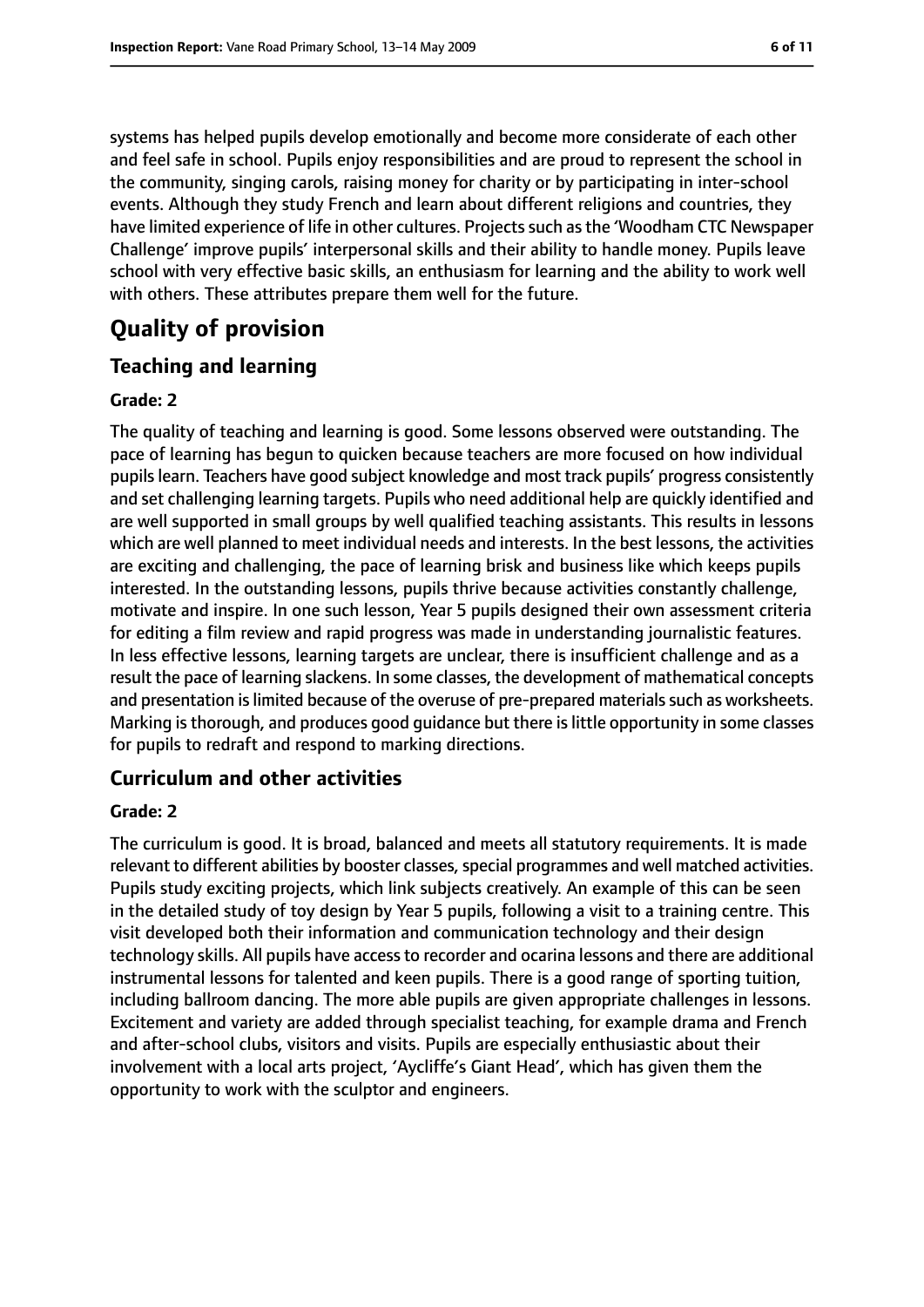#### **Care, guidance and support**

#### **Grade: 2**

All statutory requirements are met relating to safeguarding, child protection and health and safety. Good systems are in place to keep risk assessment training updated and to incorporate new developments. Vulnerable children are well supported through initiatives including the 'Getting Along Programme' which supports emotional and personal development. Children with learning difficulties and/or disabilities are identified early and intervention strategies meet their needs appropriately, ensuring they make comparable progress to their peers. There is an effective programme for social and emotional development which supports good personal development for all pupils. An efficient tracking system, which incorporates standard assessment data and teachers' assessment, identifies children who need to catch up and for those who need specific input, further support is provided. The tracking system is accessible to all staff but not all use it consistently.

# **Leadership and management**

#### **Grade: 2**

The leadership and management of the headteacher, staff and governors are good. The leadership team have been very successful in fostering good parental relationships because they ensure that pupils are at the heart of the school agenda. Middle leaders have benefited from highly effective professional development and training. They are confidently using a robust system of monitoring to evaluate pupils' performance. This has led to an increased understanding of areas of the curriculum or teaching which need improvement.

The governors are knowledgeable about the school's performance and add to the school's self-evaluation effectively. They use data and general information to make best use of the budget and other resources. They play a key role in supporting and challenging the leadership team and provide valuable links with the local community, including industry. They identify strongly with the school and have worked with headteacher and staff to promote a high standard of welfare, good community cohesion and a good education for all pupils. The school has made good progress since the last inspection and has good capacity for further improvement. The school provides good value for money.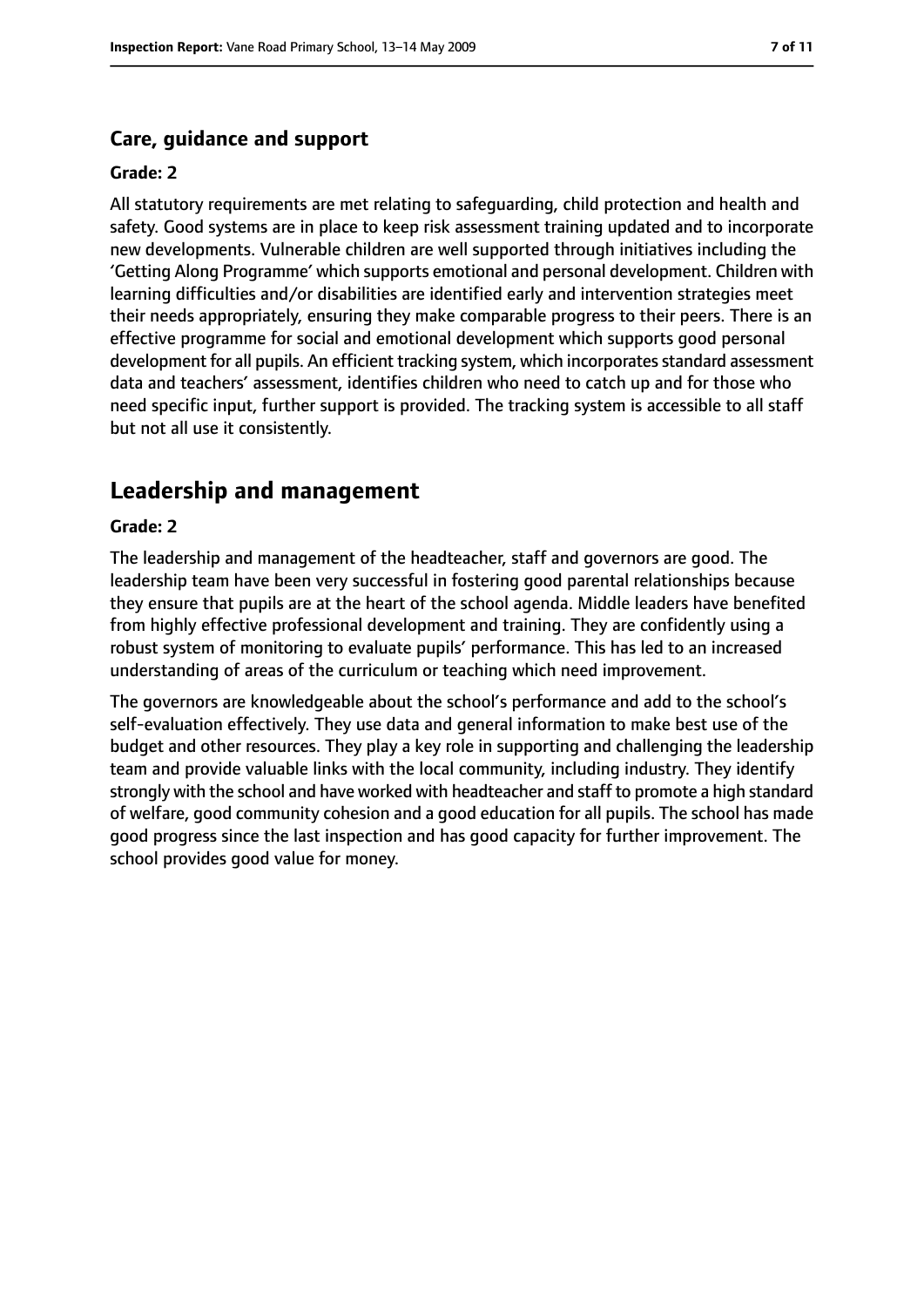**Any complaints about the inspection or the report should be made following the procedures set out in the guidance 'Complaints about school inspection', which is available from Ofsted's website: www.ofsted.gov.uk.**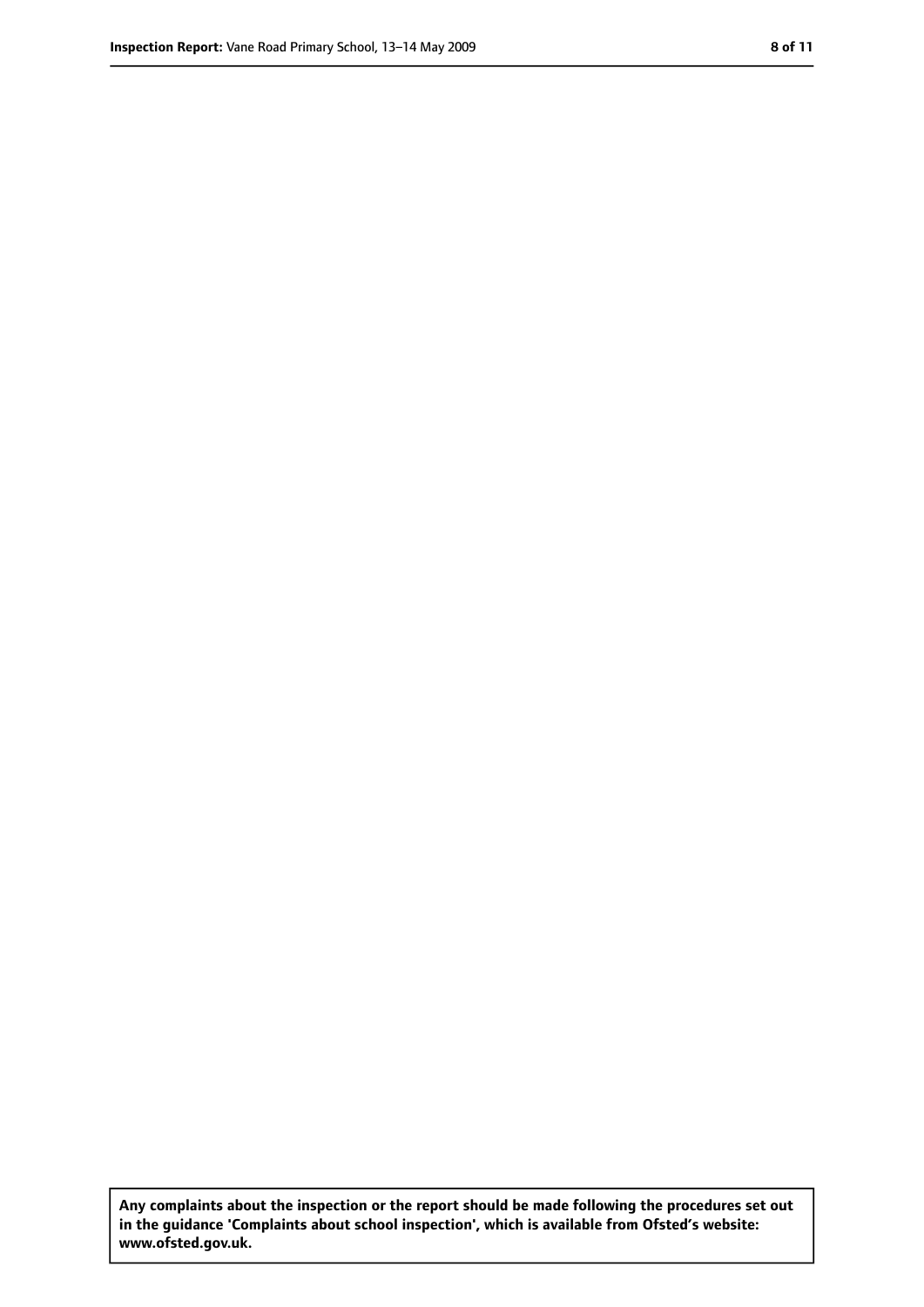# **Inspection judgements**

| key to judgements: grade 1 is outstanding, grade 2 good, grade 3 satisfactory, and ا | School         |
|--------------------------------------------------------------------------------------|----------------|
| arade 4 inadequate                                                                   | <b>Overall</b> |

#### **Overall effectiveness**

| How effective, efficient and inclusive is the provision of<br>education, integrated care and any extended services in meeting the<br>needs of learners? |     |
|---------------------------------------------------------------------------------------------------------------------------------------------------------|-----|
| Effective steps have been taken to promote improvement since the last<br>inspection                                                                     | Yes |
| How well does the school work in partnership with others to promote learners'<br>well being?                                                            |     |
| The capacity to make any necessary improvements                                                                                                         |     |

# **Effectiveness of the Early Years Foundation Stage**

| How effective is the provision in meeting the needs of children in the<br>l EYFS?            |  |
|----------------------------------------------------------------------------------------------|--|
| How well do children in the EYFS achieve?                                                    |  |
| How good are the overall personal development and well-being of the children<br>in the EYFS? |  |
| How effectively are children in the EYFS helped to learn and develop?                        |  |
| How effectively is the welfare of children in the EYFS promoted?                             |  |
| How effectively is provision in the EYFS led and managed?                                    |  |

#### **Achievement and standards**

| How well do learners achieve?                                                                               |  |
|-------------------------------------------------------------------------------------------------------------|--|
| The standards <sup>1</sup> reached by learners                                                              |  |
| How well learners make progress, taking account of any significant variations<br>between groups of learners |  |
| How well learners with learning difficulties and/or disabilities make progress                              |  |

#### **Annex A**

<sup>&</sup>lt;sup>1</sup>Grade 1 - Exceptionally and consistently high; Grade 2 - Generally above average with none significantly below average; Grade 3 - Broadly average to below average; Grade 4 - Exceptionally low.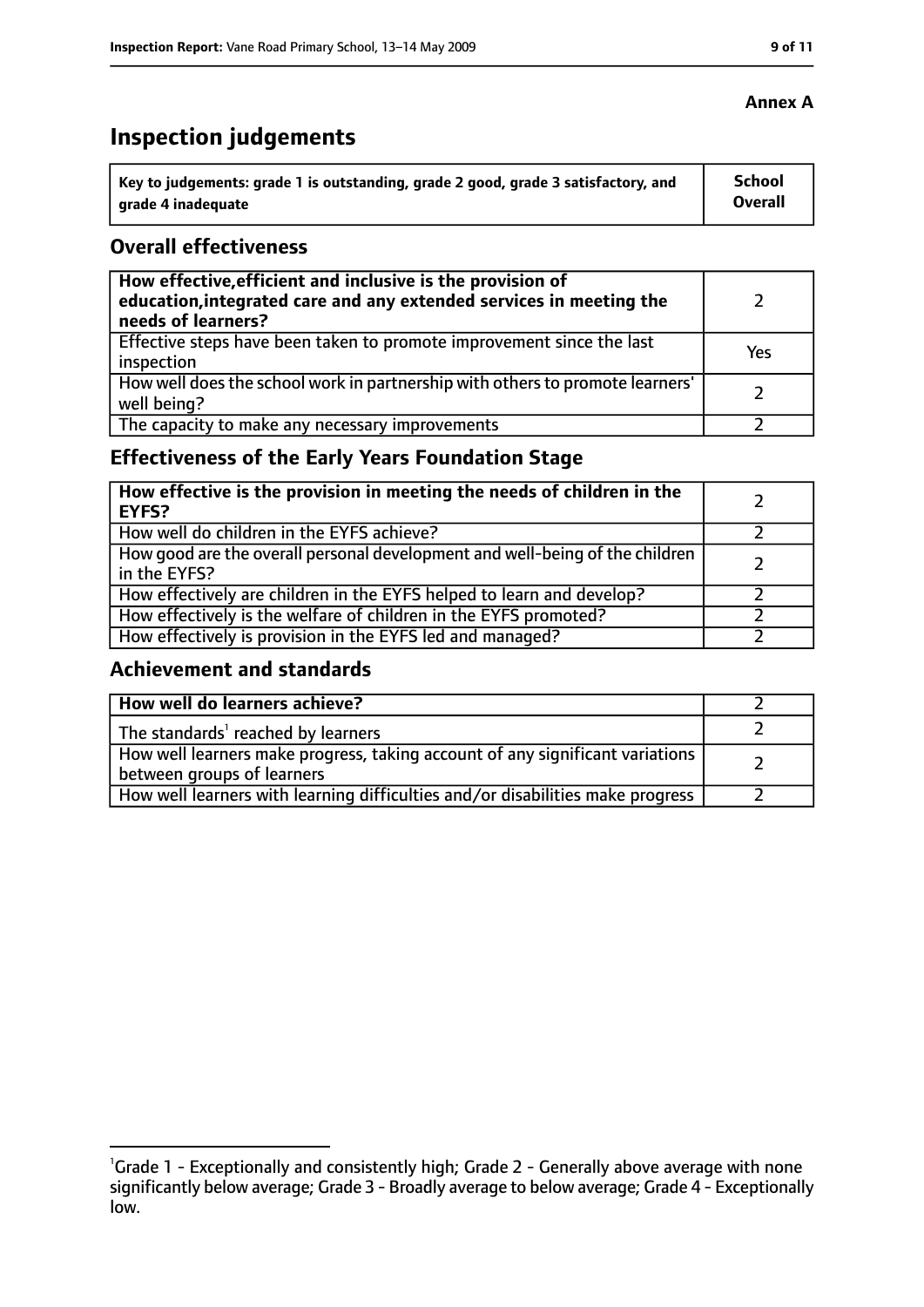# **Personal development and well-being**

| How good are the overall personal development and well-being of the<br>learners?                                 |  |
|------------------------------------------------------------------------------------------------------------------|--|
| The extent of learners' spiritual, moral, social and cultural development                                        |  |
| The extent to which learners adopt healthy lifestyles                                                            |  |
| The extent to which learners adopt safe practices                                                                |  |
| The extent to which learners enjoy their education                                                               |  |
| The attendance of learners                                                                                       |  |
| The behaviour of learners                                                                                        |  |
| The extent to which learners make a positive contribution to the community                                       |  |
| How well learners develop workplace and other skills that will contribute to<br>their future economic well-being |  |

# **The quality of provision**

| How effective are teaching and learning in meeting the full range of<br>learners' needs?              |  |
|-------------------------------------------------------------------------------------------------------|--|
| How well do the curriculum and other activities meet the range of needs and<br>interests of learners? |  |
| How well are learners cared for, quided and supported?                                                |  |

# **Leadership and management**

| How effective are leadership and management in raising achievement<br>and supporting all learners?                                              |     |
|-------------------------------------------------------------------------------------------------------------------------------------------------|-----|
| How effectively leaders and managers at all levels set clear direction leading<br>to improvement and promote high quality of care and education |     |
| How effectively leaders and managers use challenging targets to raise standards                                                                 |     |
| The effectiveness of the school's self-evaluation                                                                                               |     |
| How well equality of opportunity is promoted and discrimination eliminated                                                                      |     |
| How well does the school contribute to community cohesion?                                                                                      | フ   |
| How effectively and efficiently resources, including staff, are deployed to<br>achieve value for money                                          |     |
| The extent to which governors and other supervisory boards discharge their<br>responsibilities                                                  |     |
| Do procedures for safequarding learners meet current government<br>requirements?                                                                | Yes |
| Does this school require special measures?                                                                                                      | No  |
| Does this school require a notice to improve?                                                                                                   | No  |